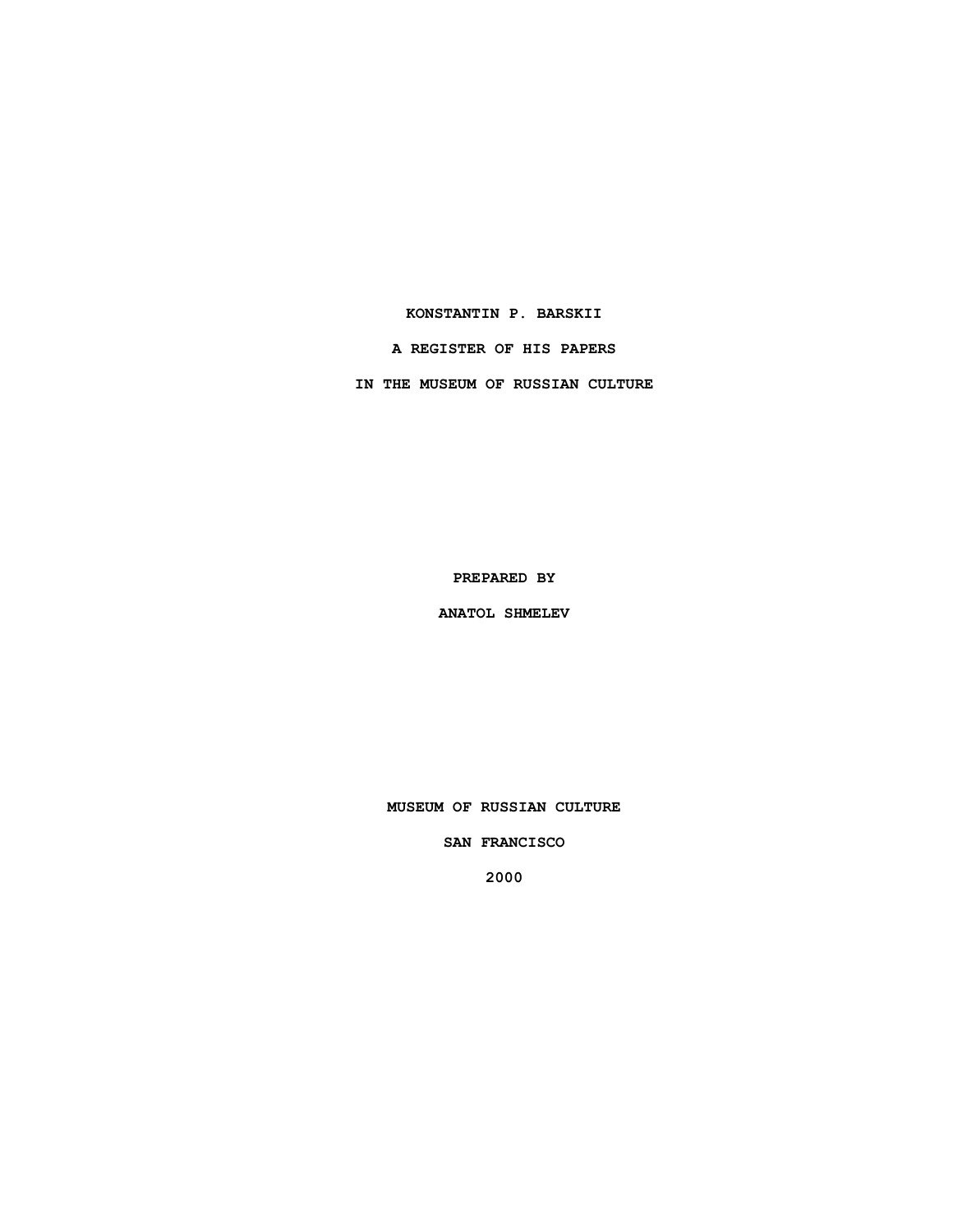## **SCOPE AND CONTENT NOTE**

#### **KONSTANTIN P. BARSKII PAPERS**

**The papers in this collection reflect Barskii's activities as a leading member and activist in two émigré Russian organizations, 1949-1969. They detail the structure, goals and activities of these organizations, which were primarily involved in anti-Communist propaganda activities.**

**Detailed processing and preservation microfilming for these materials were made possible by a generous grant from the National Endowment for the Humanities and by matching funds from the Hoover Institution and Museum of Russian Culture. The grant also provides depositing a microfilm copy in the Hoover Institution Archives. The original materials and copyright to them (with some exceptions) are the property of the Museum of Russian Culture, San Francisco. A transfer table indicating corresponding box and reel numbers is appended to this register.**

**The Hoover Institution assumes all responsibility for notifying users that they must comply with the copyright law of the United States (Title 17 United States Code) and Hoover Rules for the Use and Reproduction of Archival Materials.**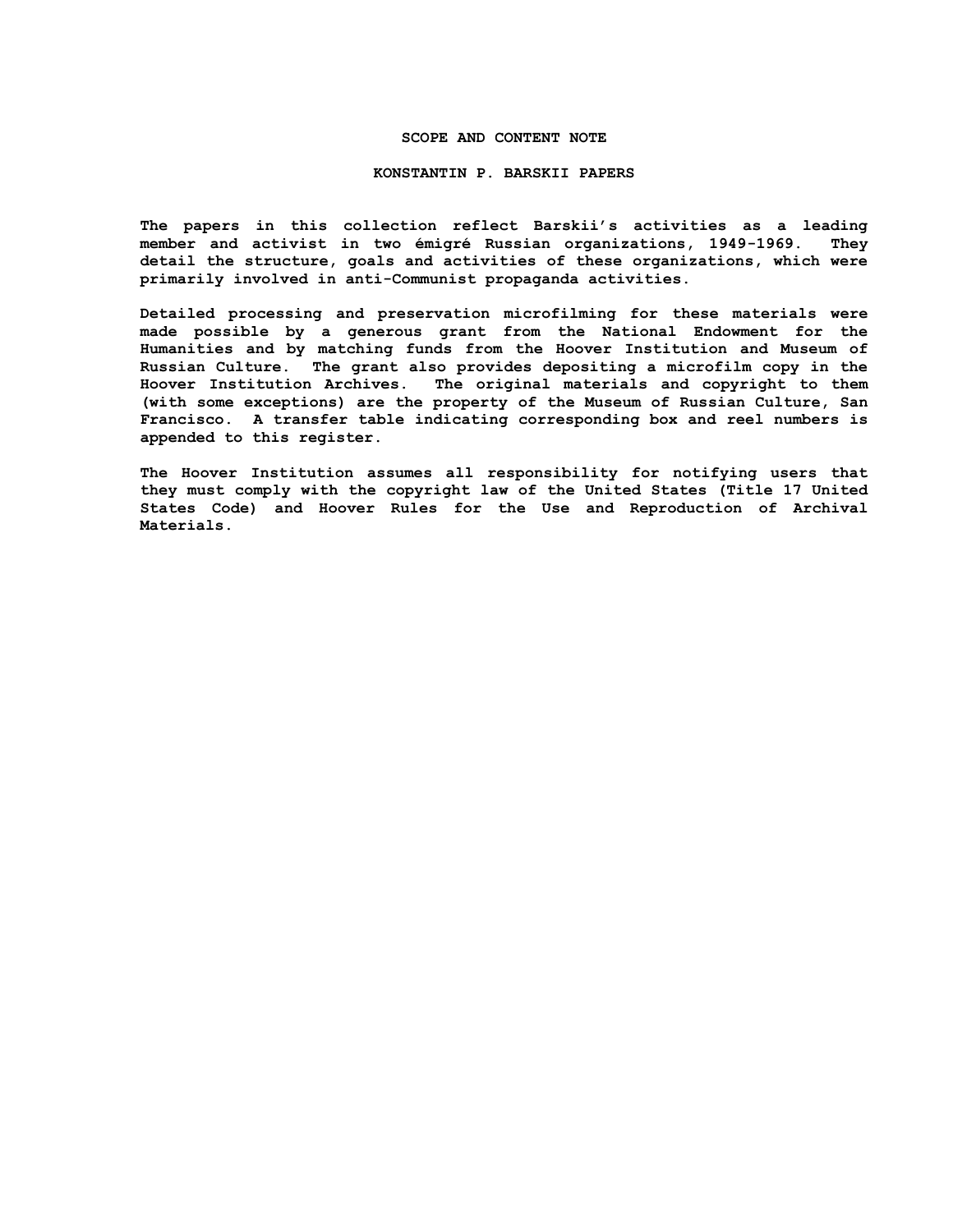## **REGISTER**

# **KONSTANTIN P. BARSKII PAPERS**

# **SERIES DESCRIPTION:**

| Box Nos        | Series                                                                                                                                                                                                                                                                                                                           |
|----------------|----------------------------------------------------------------------------------------------------------------------------------------------------------------------------------------------------------------------------------------------------------------------------------------------------------------------------------|
| 1              | WRITINGS, 1924 and undated. Arranged chronologically by<br>title                                                                                                                                                                                                                                                                 |
| $\mathbf{1}$   | PREDSTAVITEL'STVO ROSSIISKIKH EMIGRANTOV V AMERIKE<br>(RUSSIAN IMMIGRANTS' REPRESENTATIVE ASSOCIATION IN<br>AMERICA, INC.) FILE, 1949-1968. Correspondence, leaflets,<br>broadsides and other printed matter, as well as internal<br>memoranda, minutes and other records related to Barskii's<br>activities in the organization |
| $1 - 2$        | ROSSIISKOE OBSHCHE-NATSIONAL'NOE OB"EDINENIE V SAN<br>FRANTSISKO FILE, 1950-1969. Clippings, correspondence,<br>speeches, brochures, and other printed matter reflecting<br>Barskii's activities as head of this organization                                                                                                    |
| $\overline{2}$ | RUSSIAN CENTER (RUSSKII TSENTR), SAN FRANCISCO,<br>CALIFORNIA, 1939-1966. Clippings, correspondence,<br>memoranda, minutes, printed matter, reports, and writings<br>relating to this organization                                                                                                                               |